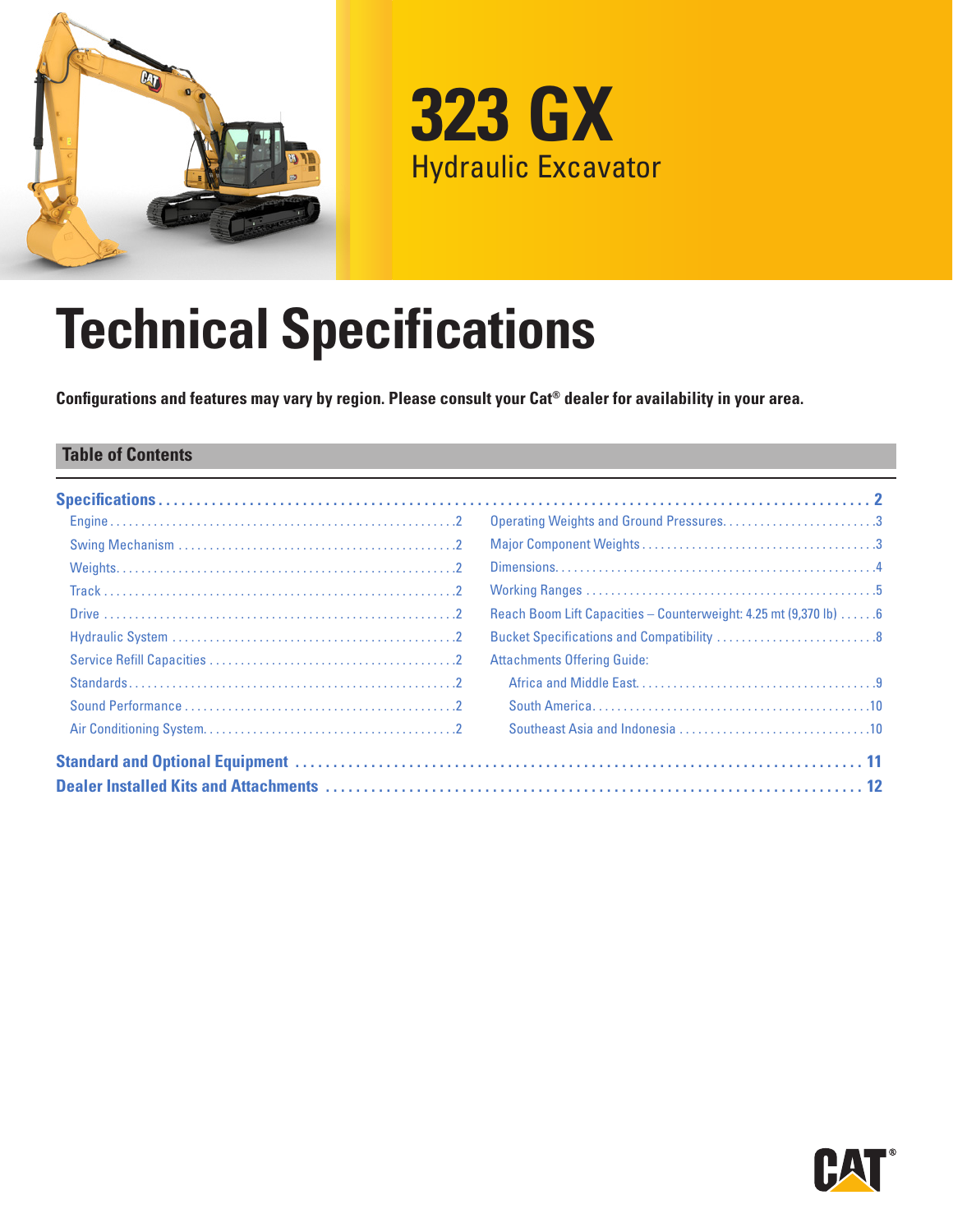# <span id="page-1-0"></span>**323 GX Hydraulic Excavator Specifications**

| <b>Engine</b>               |                      |                       |
|-----------------------------|----------------------|-----------------------|
| Engine Model                | $Cat^{\otimes}$ C4.4 |                       |
| Net Power                   |                      |                       |
| <b>ISO 9249</b>             | 124 kW               | 166 hp                |
| ISO 9249 (DIN)              | 168 metric hp        |                       |
| Engine Power                |                      |                       |
| ISO 14396                   | 129 kW               | $174$ hp              |
| ISO 14396 (DIN)             | 176 metric hp        |                       |
| <b>B</b> ore                | $105 \text{ mm}$     | 4 in                  |
| Stroke                      | $127 \text{ mm}$     | $5$ in                |
| Displacement                | 4.4 L                | $269$ in <sup>3</sup> |
| <b>Biodiesel Capability</b> | Up to $B20^{(1)}$    |                       |

• Cat C4.4 engine emits equivalent to U.S. EPA Tier 3 and EU Stage IIIA.

• Recommended for use up to 4500 m (14,764 ft) altitude with engine power derate above 3000 m (9,842 ft).

- Advertised power is tested per the specified standard in effect at the time of manufacture.
- Net power advertised is the power available at the flywheel when the engine is equipped with fan, air intake system, exhaust system and alternator.
- Engine speed at 2,000 rpm.
- (1)Cat engines are compatible with the following renewable, alternative, and biodiesel\* fuels that reduce greenhouse gases:
- $\checkmark$  Up to B20 biodiesel (FAME)\*\*
- $\checkmark$  Up to 100% HVO and GTL renewable fuels *\*\*Refer to guidelines for successful application. Please consult your Cat dealer or "Caterpillar Machine Fluids Recommendations" (SEBU6250) for details.*
- *\*\*B30, where mandated, can be used. For use of higher blends, up to B100, consult your Cat dealer.*

## **Swing Mechanism** Swing Speed 11.13 rpm Maximum Swing Torque 82 kN·m 60,333 lbf-ft

| <b>Weights</b> |  |  |  |  |
|----------------|--|--|--|--|
|----------------|--|--|--|--|

| <b>Operating Weight</b> | $21\,500\,\mathrm{kg}$ | 47,500 lb |
|-------------------------|------------------------|-----------|

• Reach boom, R2.9B1 (9'6") stick, GD  $1.2 \text{ m}^3 (1.57 \text{ yd}^3)$  bucket, 600 mm (24") triple grouser shoes and 4.25 mt (9,370 lb) counterweight.

```
Operating Weight 22 100 kg 48,700 lb
```
• Reach boom, R2.9B1 (9'6") stick, GD  $1.2 \text{ m}^3 (1.57 \text{ yd}^3)$  bucket, 790 mm (31") triple grouser shoes and 4.25 mt (9,370 lb) counterweight.

#### **Track**

| <b>Optional Track Shoes Width</b>                                                                                 | $600 \text{ mm}$ | $24$ in |
|-------------------------------------------------------------------------------------------------------------------|------------------|---------|
| <b>Optional Track Shoes Width</b>                                                                                 | 790 mm           | $31$ in |
| Number of Shoes (each side)                                                                                       |                  |         |
| Number of Track Rollers (each side)                                                                               |                  |         |
| $\mathbf{M}$ and $\mathbf{L}$ are $\mathbf{C}$ and $\mathbf{D}$ at $\mathbf{D}$ and $\mathbf{L}$ and $\mathbf{L}$ |                  |         |

Number of Carrier Rollers (each side) 2

| <b>Drive</b>         |                     |            |
|----------------------|---------------------|------------|
| Gradeability         | $35^{\circ}$ +/-70% |            |
| Maximum Travel Speed | $5.7$ km/h          | $3.6$ mph  |
| Maximum Drawbar Pull | $200 \text{ kN}$    | 44,917 lbf |

#### **Hydraulic System**

| $429$ L/min       | $113$ gal/min  |
|-------------------|----------------|
| $(214.5 \times$   | $(56.7 \times$ |
| 2 pumps)          | 2 pumps)       |
| 35 000 kPa        | 5,075 psi      |
| 35 000 kPa        | 5,075 psi      |
| 27 500 kPa        | 3,988 psi      |
| $120 \text{ mm}$  | $5$ in         |
| 1260 mm           | $50$ in        |
| $140 \text{ mm}$  | $6 \infty$     |
| $1504$ mm         | $59$ in        |
| $120 \text{ mm}$  | $5$ in         |
| $1104 \text{ mm}$ | $43$ in        |
|                   |                |

## **Service Refill Capacities**

| Fuel Tank Capacity                | 390 L  | $103$ gal  |
|-----------------------------------|--------|------------|
| Cooling System                    | 24.5 L | $6.5$ gal  |
| Engine Oil                        | 15L    | 4 gal      |
| <b>Swing Drive</b>                | 12.1.  | $3.2$ gal  |
| Final Drive (each)                | 4.5 L  | $1.2$ gal  |
| Hydraulic System (including tank) | 218 L  | 57.6 gal   |
| Hydraulic Tank                    | 115L   | $30.4$ gal |
|                                   |        |            |

#### **Standards**

| <b>Brakes</b>       | ISO 10265:2008          |
|---------------------|-------------------------|
| Cab/FOGS (Optional) | ISO 10262:1998 Level II |

#### **Sound Performance**

| ISO 6395 (external)   | $103 \text{ dB}(A)$ |
|-----------------------|---------------------|
| ISO 6396 (inside cab) | 73 $dB(A)$          |

• Hearing protection may be needed when operating with an open operator station and cab (when not properly maintained or doors/ windows open) for extended periods or in a noisy environment.

• Compliant to China Standard GB 16710-2010 Phase II.

#### **Air Conditioning System**

The air conditioning system on this machine contains the fluorinated greenhouse gas refrigerant R134a (Global Warming Potential = 1430). The system contains  $0.85$  kg of refrigerant, which has a  $CO<sub>2</sub>$  equivalent of 1.2155 metric tonnes.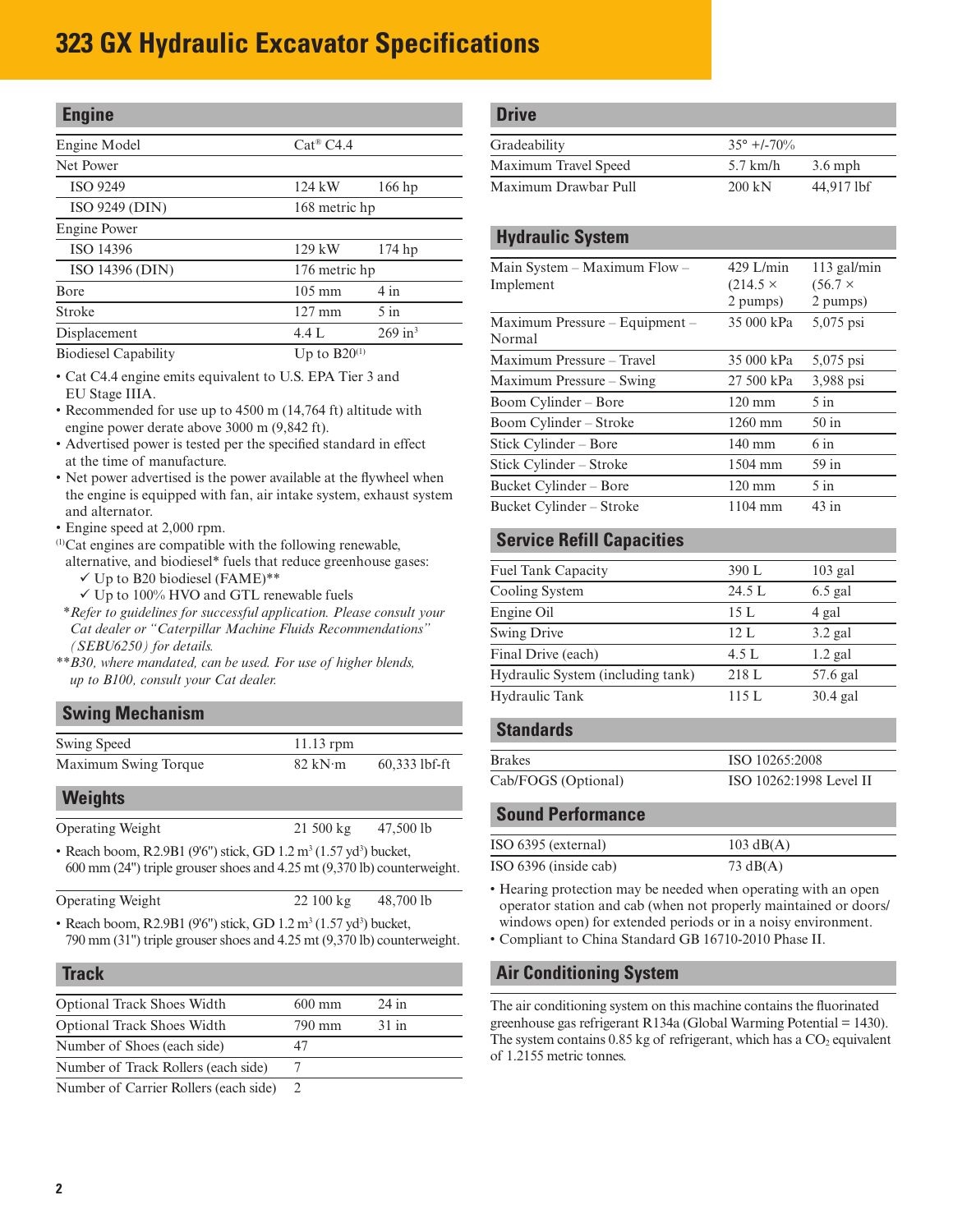# <span id="page-2-0"></span>**Operating Weights and Ground Pressures**

|                                                                                                                    | $600 \text{ mm} (24 \text{ in})$<br><b>Triple Grouser Shoes</b> |                           | 790 mm (31 in)<br><b>Triple Grouser Shoes</b> |                           |
|--------------------------------------------------------------------------------------------------------------------|-----------------------------------------------------------------|---------------------------|-----------------------------------------------|---------------------------|
|                                                                                                                    | Weight                                                          | Ground<br><b>Pressure</b> | Weight                                        | Ground<br><b>Pressure</b> |
| Base Machine with 4.25 mt (9,370 lb) Counterweight and 4.25 m (13'11") Undercarriage                               | kg (lb)                                                         | kPa (psi)                 | kg (lb)                                       | kPa (psi)                 |
| Reach Boom + R2.9B1 (9'6") Stick + 1.2 m <sup>3</sup> (1.57 yd <sup>3</sup> ) GD Bucket<br>+ HP tool control lines | 21 500<br>(47,500)                                              | 47.1<br>(6.8)             | 22 100<br>(48,700)                            | 36.8<br>(5.3)             |

All operating weights include a 90% fuel tank with 75 kg (165 lb) operator.

# **Major Component Weights**

|                                                                                                                                                                                                                                                                                  | kg     | Ib     |
|----------------------------------------------------------------------------------------------------------------------------------------------------------------------------------------------------------------------------------------------------------------------------------|--------|--------|
| Base Machine (with 4.25 mt [9,370 lb] counterweight, upper frame, 4.25 m [13'11"] undercarriage with rollers and<br>two boom cylinders – does not include boom, stick, bucket, stick cylinder, bucket cylinder, tracks, 90% fuel tank<br>and $75 \text{ kg}$ [165 lb] operator). | 14 700 | 32,410 |
| <b>Track Shoes:</b>                                                                                                                                                                                                                                                              |        |        |
| 600 mm (24") Width, 10 mm (0.39") Thick Triple Grouser Track Shoes                                                                                                                                                                                                               | 2700   | 5,960  |
| 790 mm (31") Width, 10 mm (0.39") Thick Triple Grouser Track Shoes with Step Extension                                                                                                                                                                                           | 3210   | 7,100  |
| Two Boom Cylinders                                                                                                                                                                                                                                                               | 360    | 800    |
| Weight of 90% Fuel Tank and 75 kg (165 lb) Operator                                                                                                                                                                                                                              | 380    | 840    |
| Counterweight:                                                                                                                                                                                                                                                                   |        |        |
| $4.25$ mt $(9,370$ lb) Counterweight                                                                                                                                                                                                                                             | 4250   | 9,370  |
| Boom (including lines, pins, stick cylinder):                                                                                                                                                                                                                                    |        |        |
| Reach Boom 5.7 m (18'8")                                                                                                                                                                                                                                                         | 1690   | 3,720  |
| HP Tool Control Lines for Reach Boom 5.7 m (18'8")                                                                                                                                                                                                                               | 80     | 180    |
| Stick (including lines, pins, bucket cylinder, bucket linkage):                                                                                                                                                                                                                  |        |        |
| Reach Stick R2.9B1 (9'6")                                                                                                                                                                                                                                                        | 1060   | 2,340  |
| HP Tool Control Lines for Reach Stick R2.9B1 (9'6")                                                                                                                                                                                                                              | 50     | 110    |
| Buckets (without linkage, with tips and side cutters):                                                                                                                                                                                                                           |        |        |
| $1.2 \text{ m}^3$ (1.57 yd <sup>3</sup> ) GD with J-Tips                                                                                                                                                                                                                         | 870    | 1,930  |
| $1.19 \text{ m}^3$ (1.56 yd <sup>3</sup> ) GD with Advansys Tips                                                                                                                                                                                                                 | 890    | 1,970  |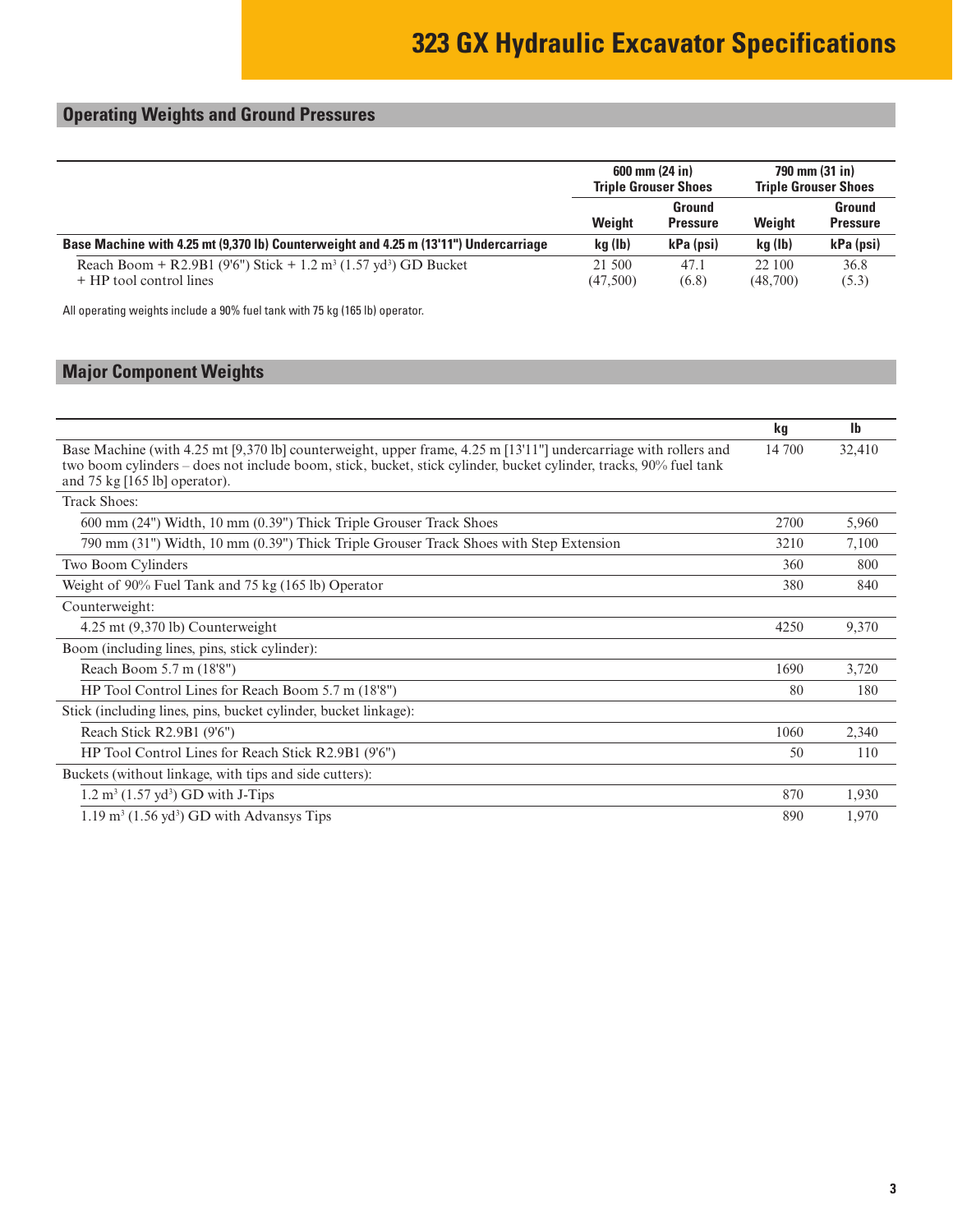# <span id="page-3-0"></span>**Dimensions**

All dimensions are approximate and may vary depending on bucket selection.



| <b>Boom Option</b>                           | <b>Reach Boom</b><br>5.7 m $(18'8'')$ |                     |
|----------------------------------------------|---------------------------------------|---------------------|
| <b>Stick Option</b>                          | <b>Reach Stick</b><br>R2.9B1 (9'6")   |                     |
| 1 Machine Height:                            |                                       |                     |
| Top of Cab Height                            | 2960 mm                               | 9'9''               |
| Top of FOGS Height                           | 3100 mm                               | 10'2"               |
| Handrails Height                             | 3030 mm                               | 9'11"               |
| With Boom/Stick/Bucket Installed             | 3130 mm                               | 10'3''              |
| With Boom/Stick Installed                    | 3060 mm                               | 10'0''              |
| With Boom Installed                          | 2960 mm                               | 9'9''               |
| 2 Machine Length:                            |                                       |                     |
| With Boom/Stick/Bucket Installed             | 9515 mm                               | 31'3''              |
| With Boom/Stick Installed                    | 9510 mm                               | 31'2''              |
| With Boom Installed                          | 8500 mm                               | 27'11"              |
| 3 Upperframe Width                           | 2740 mm                               | 9'0''               |
| 4 Tail Swing Radius                          | 2830 mm                               | 9'3''               |
| <b>5</b> Counterweight Clearance             | 1046 mm                               | 3'5''               |
| <b>6</b> Ground Clearance                    | 468 mm                                | 1'6''               |
| 7 Track Length – Length to Center of Rollers | 3445 mm                               | 11'4"               |
| 8 Track Length - Crawler Overall Length      | 4250 mm                               | 13'11"              |
| 9 Track Gauge                                | 2380 mm                               | 7'10''              |
| 10 Undercarriage Width:                      |                                       |                     |
| 600 mm (24") Shoes                           | 2980 mm                               | 9'9''               |
| 790 mm (31") Shoes                           | 3170 mm                               | 10'5''              |
| <b>Bucket Type</b>                           | GD                                    |                     |
| <b>Bucket Capacity</b>                       | $1.20 \text{ m}^3$                    | $1.57 \text{ yd}^3$ |
| <b>Bucket Tip Radius</b>                     | 1572 mm                               | 5'2''               |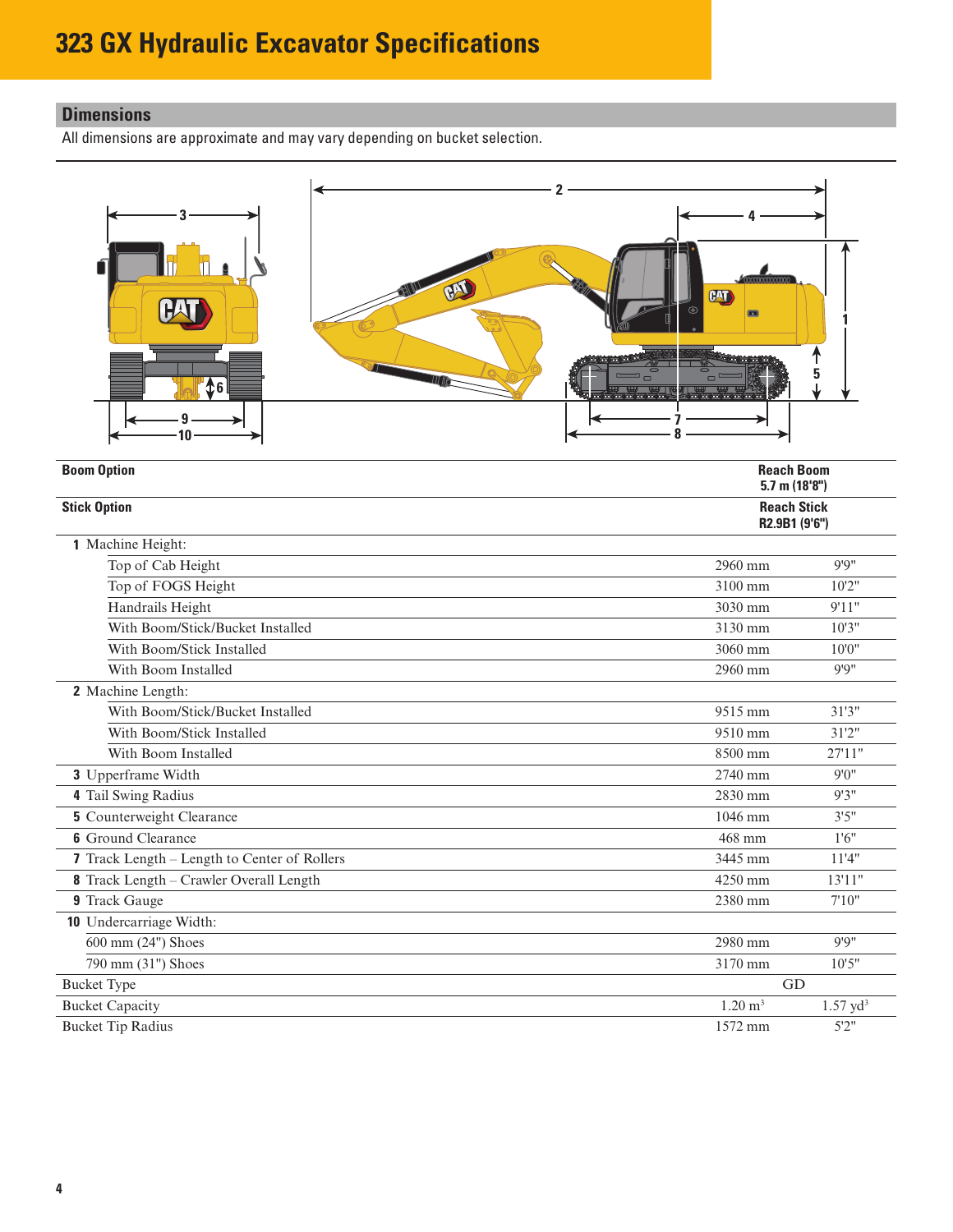# <span id="page-4-0"></span>**Working Ranges**

All dimensions are approximate and may vary depending on bucket selection.



| <b>Boom Option</b>                                         |                                     | <b>Reach Boom</b><br>$5.7$ m $(18'8'')$ |  |  |  |
|------------------------------------------------------------|-------------------------------------|-----------------------------------------|--|--|--|
| <b>Stick Option</b>                                        | <b>Reach Stick</b><br>R2.9B1 (9'6") |                                         |  |  |  |
| <b>1</b> Maximum Digging Depth                             | $6710$ mm                           | 22'0''                                  |  |  |  |
| <b>2</b> Maximum Reach at Ground Line                      | 9860 mm                             | 32'4''                                  |  |  |  |
| <b>3</b> Maximum Cutting Height                            | 9470 mm                             | 31'1''                                  |  |  |  |
| 4 Maximum Loading Height                                   | $6500$ mm                           | 21'4''                                  |  |  |  |
| <b>5</b> Minimum Loading Height                            | $2180$ mm                           | 7'2''                                   |  |  |  |
| <b>6</b> Maximum Depth Cut for 2440 mm (8'0") Level Bottom | 6020 mm                             | 19'9"                                   |  |  |  |
| <b>7</b> Maximum Vertical Wall Digging Depth               | 5740 mm                             | 18'10"                                  |  |  |  |
| Minimum Working Equipment Radius                           | 3650 mm                             | 12'0''                                  |  |  |  |
| Bucket Digging Force (ISO)                                 | 140 kN                              | 31,428 lbf                              |  |  |  |
| Stick Digging Force (ISO)                                  | 107 kN                              | 23,942 lbf                              |  |  |  |
| <b>Bucket Type</b>                                         | GD                                  |                                         |  |  |  |
| <b>Bucket Capacity</b>                                     | $1.20 \text{ m}^3$                  | $1.57 \text{ yd}^3$                     |  |  |  |
| <b>Bucket Tip Radius</b>                                   | 1572 mm                             | 5'2''                                   |  |  |  |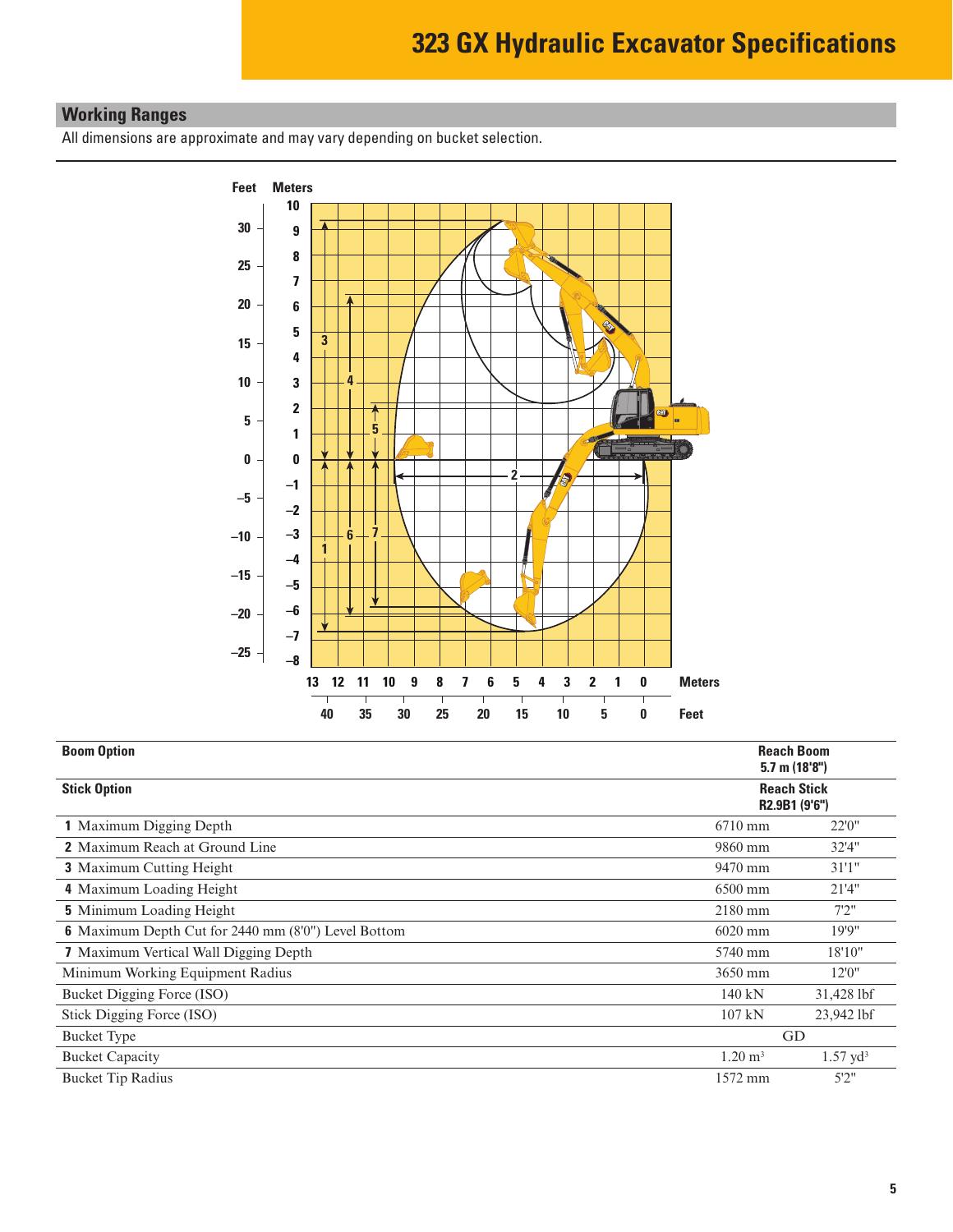# <span id="page-5-0"></span>**Reach Boom Lift Capacities – Counterweight: 4.25 mt (9,370 lb) – without Bucket**

| $2.9 \text{ m} (9'6'')$<br>$5.7$ m $(18'8'')$<br>600 mm (24") Triple Grouser Shoes<br>3445 mm (11'4")<br>⇥ |                                                |                      |                      |                      |                    |                      |                |                  |                  |                      |               |                     |                   |                |
|------------------------------------------------------------------------------------------------------------|------------------------------------------------|----------------------|----------------------|----------------------|--------------------|----------------------|----------------|------------------|------------------|----------------------|---------------|---------------------|-------------------|----------------|
| $\equiv$<br>E<br><b>R2.9B1</b><br>2380 mm (7'10")                                                          |                                                |                      |                      |                      |                    |                      |                |                  | 4250 mm (13'11") |                      |               |                     |                   |                |
| չ                                                                                                          | 1500 mm/5'0"<br>3000 mm/10'0"<br>4500 mm/15'0" |                      |                      | 6000 mm/20'0"        |                    | 7500 mm/25'0"        |                |                  |                  |                      |               |                     |                   |                |
|                                                                                                            |                                                | $\mathbb{F}_1$       | Þ                    | $\mathbf{\Psi}$      | Œ                  | կ≬<br>Ք¶             | Œ              | ╫╢               | Þ                | ¦∯                   | Œ             | 吶                   | Þ                 | mm<br>ft/in    |
| 7500 mm<br>25'0"                                                                                           | kg<br>lb                                       |                      |                      |                      |                    |                      |                | *4550            | *4550            |                      |               | *3900<br>$*8.650$   | *3900<br>$*8.650$ | 6160<br>19'9"  |
| 6000 mm<br>20'0"                                                                                           | kg<br>lb                                       |                      |                      |                      |                    |                      |                | *4950<br>*10,800 | *4950<br>*10,800 |                      |               | *3600<br>$*7,950$   | *3600<br>$*7,950$ | 7290<br>23'9"  |
| 4500 mm<br>15'0"                                                                                           | kg<br>Ib                                       |                      |                      |                      |                    |                      |                | *5450<br>*11,800 | 5250<br>11,250   | $*5100$<br>$*11,150$ | 3700<br>7,900 | *3550<br>$*7,750$   | 3350<br>7,350     | 7990<br>26'1'' |
| 3000 mm<br>10'0''                                                                                          | kg<br>lb                                       |                      |                      |                      |                    | *7950<br>$*17,100$   | 7600<br>16,400 | *6250<br>*13,500 | 5000<br>10,750   | 5150<br>11,100       | 3600<br>7,750 | *3600<br>$*7,950$   | 3050<br>6,700     | 8350<br>27'5'' |
| 1500 mm<br>5'0"                                                                                            | kg<br>Ib                                       |                      |                      |                      |                    | $*9600$<br>*20,700   | 7150<br>15,350 | 7000<br>15,100   | 4750<br>10,250   | 5050<br>10,850       | 3500<br>7,500 | *3850<br>$*8,450$   | 2950<br>6,450     | 8440<br>27'8"  |
| 0 <sub>mm</sub><br>0'0''                                                                                   | kg<br>lb                                       |                      |                      | $*6250$<br>*14.300   | $*6250$<br>*14,300 | *10 500<br>*22.750   | 6850<br>14.750 | 6850<br>14.700   | 4600<br>9,900    | 4950<br>10.650       | 3400<br>7.300 | $*4250$<br>$*9.350$ | 3000<br>6,550     | 8250<br>27'1'' |
| $-1500$ mm<br>$-5'0''$                                                                                     | kg<br>lb                                       | $*6650$<br>*14,900   | $*6650$<br>*14.900   | *10 800<br>*24,450   | *10 800<br>*24,450 | 10 550<br>22,650     | 6800<br>14,550 | 6750<br>14,500   | 4550<br>9,750    | 4950<br>10,600       | 3400<br>7.250 | 4700<br>10,350      | 3250<br>7,100     | 7770<br>25'6"  |
| $-3000$ mm<br>$-10'0''$                                                                                    | kg<br>lb                                       | *11 450<br>$*25,650$ | *11 450<br>$*25,650$ | *14 050<br>*30,450   | 13 200<br>28,300   | *9950<br>*21,450     | 6850<br>14,700 | 6800<br>14,600   | 4550<br>9,850    |                      |               | 5550<br>12,300      | 3800<br>8,400     | 6940<br>22'8"  |
| $-4500$ mm<br>$-15'0''$                                                                                    | kg<br>lb                                       |                      |                      | *11 200<br>$*23,950$ | *11 200<br>*23,950 | $*8050$<br>$*17,100$ | 7050<br>15,150 |                  |                  |                      |               | $*6100$<br>*13,350  | 5250<br>11,750    | 5580<br>18'0"  |
| ISO 10567<br>$\star$                                                                                       |                                                |                      |                      |                      |                    |                      |                |                  |                  |                      |               |                     |                   |                |

\*Indicates that the load is limited by hydraulic lifting capacity rather than tipping load. The above loads are in compliance with hydraulic excavator lift capacity standard ISO 10567:2007. They do not exceed 87% of hydraulic lifting capacity or 75% of tipping load. Weight of all lifting accessories must be deducted from the above lifting capacities. Lifting capacities are based on the machine standing on a firm, uniform supporting surface. The use of a work tool attachment point to handle/lift objects, could affect the machine lift performance.

Lift capacity stays with ±5% for all available track shoes.

Always refer to the appropriate Operation and Maintenance Manual for specific product information.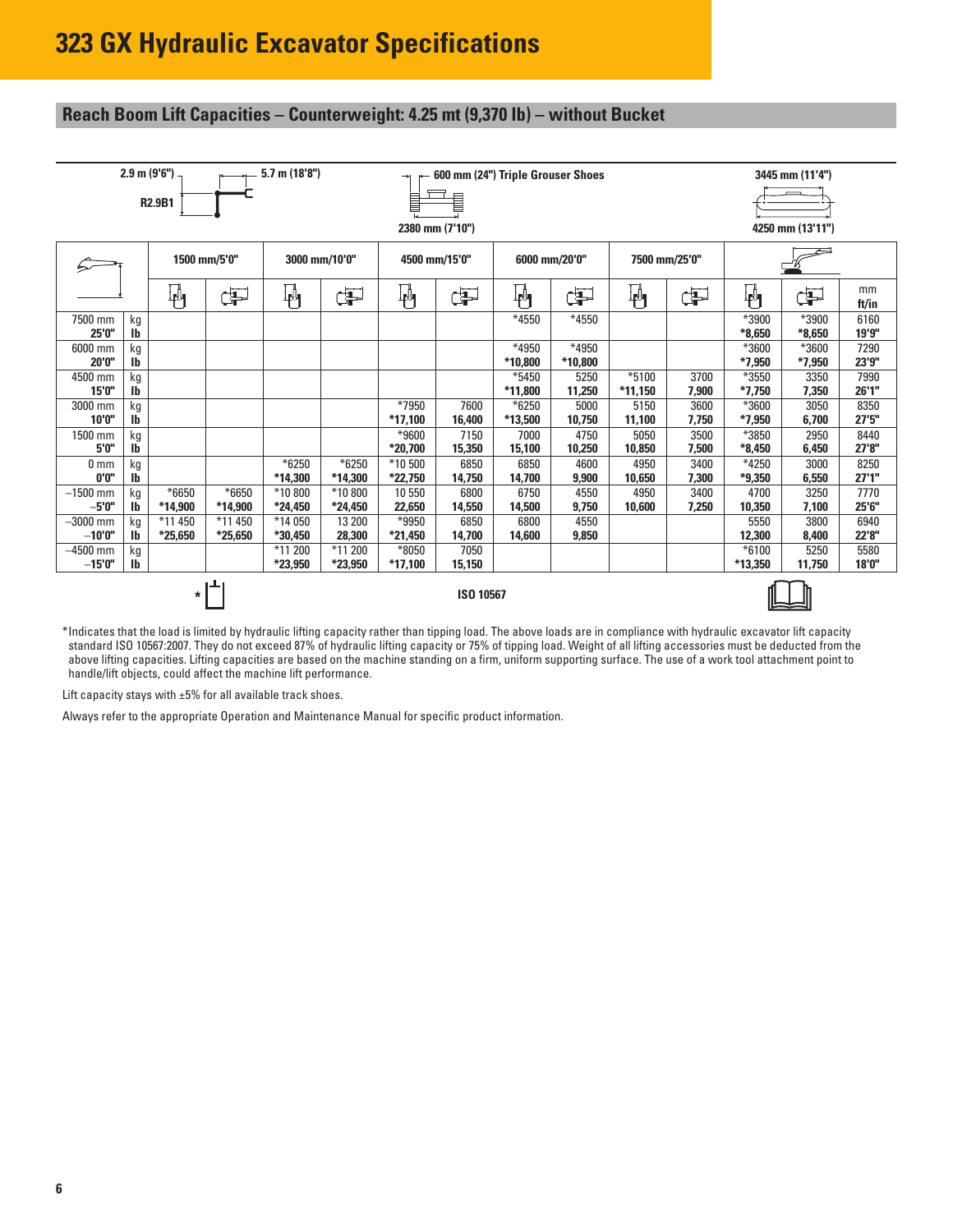#### **Reach Boom Lift Capacities – Counterweight: 4.25 mt (9,370 lb) – without Bucket**



\*Indicates that the load is limited by hydraulic lifting capacity rather than tipping load. The above loads are in compliance with hydraulic excavator lift capacity standard ISO 10567:2007. They do not exceed 87% of hydraulic lifting capacity or 75% of tipping load. Weight of all lifting accessories must be deducted from the above lifting capacities. Lifting capacities are based on the machine standing on a firm, uniform supporting surface. The use of a work tool attachment point to handle/lift objects, could affect the machine lift performance.

Lift capacity stays with  $\pm 5\%$  for all available track shoes.

Always refer to the appropriate Operation and Maintenance Manual for specific product information.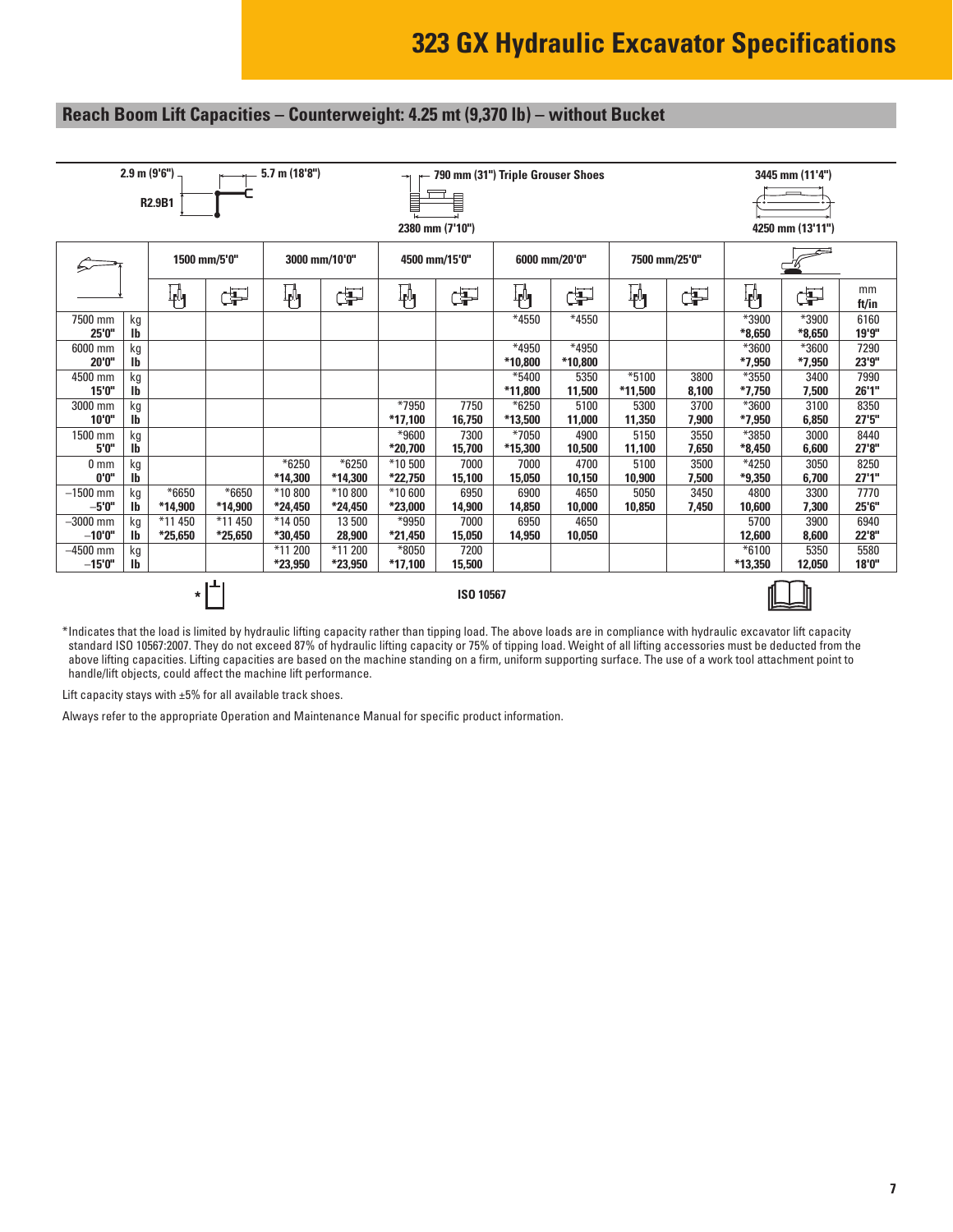## <span id="page-7-0"></span>**Bucket Specifications and Compatibility**

Capacity based on ISO 7451:2007. Bucket weight with General Duty tips.

|                                             |         |              |    |                |                 |          |      | Counterweight | 4.25 mt (9,370 lb) |      |                   |
|---------------------------------------------|---------|--------------|----|----------------|-----------------|----------|------|---------------|--------------------|------|-------------------|
|                                             |         | <b>Width</b> |    |                |                 | Capacity |      | Weight        |                    | Fill | <b>Reach Boom</b> |
|                                             | Linkage | mm           | in | m <sup>3</sup> | Vd <sup>3</sup> | kg       | Ib   | $\%$          | R2.9 m (9'6")      |      |                   |
| <b>Pin-On (No Quick Coupler)</b>            |         |              |    |                |                 |          |      |               |                    |      |                   |
| <b>General Duty</b>                         | B       | 1250         | 49 | 1.20           | 1.57            | 879      | ,938 | 100           | $\circledcirc$     |      |                   |
|                                             | B       | 1200         | 48 | 1.19           | 1.56            | 890      | .962 | 100           | $\circledcirc$     |      |                   |
| Maximum load with pin-on (payload + bucket) |         |              |    |                |                 |          | kg   | 3085          |                    |      |                   |
|                                             |         |              |    |                |                 |          |      | Ib            | 6,801              |      |                   |

The above loads are in compliance with hydraulic excavator standard EN474-5:2006+A3:2013, they do not exceed 87% of hydraulic lifting capacity or 75% of tipping capacity with front linkage fully extended at ground line with bucket curled.

**Maximum Material Density:**

1800 kg/m3 (3,000 lb/yd3)

Caterpillar recommends using appropriate work tools to maximize the value customers receive from our products. Use of work tools, including buckets, which are outside of Caterpillar's recommendations or specifications for weight, dimensions, flows, pressures, etc. may result in less-than-optimal performance, including but not limited to reductions in production, stability, reliability, and component durability. Improper use of a work tool resulting in sweeping, prying, twisting and/or catching of heavy loads will reduce the life of the boom and stick.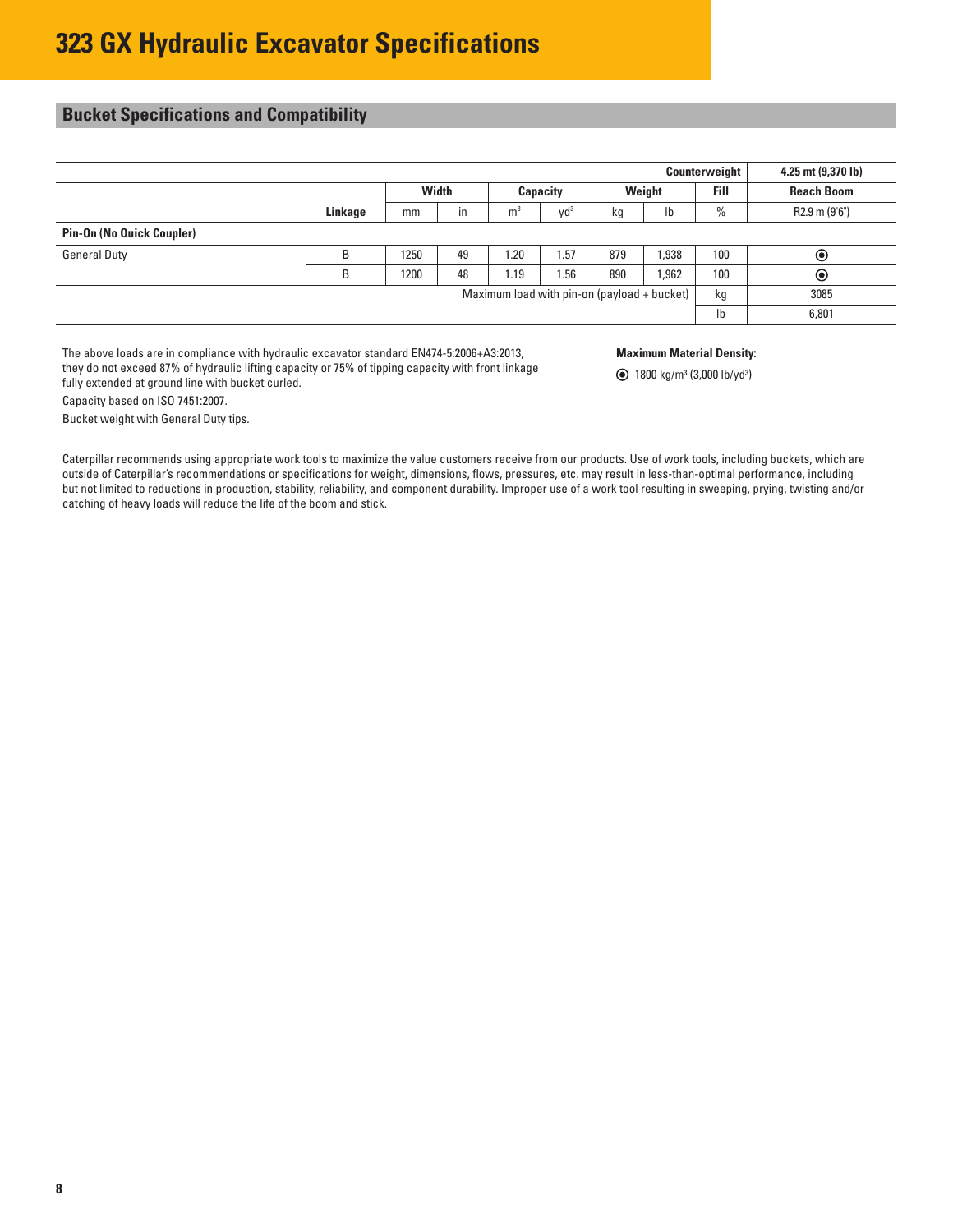# **323 GX Hydraulic Excavator Specifications**

## <span id="page-8-0"></span>**Attachments Offering Guide – Africa and Middle East**

Not all Attachments are available in all regions. Consult your Cat dealer for configurations available in your region.

 $\vert$  Match  $\vert$  Match  $\vert$  Match  $\vert$  Match  $\vert$  Match  $\vert$  Match  $\vert$  Match  $\vert$  Match  $\vert$  Match  $\vert$  Match  $\vert$  Match  $\vert$  Match  $\vert$  Match  $\vert$  Match  $\vert$  Match  $\vert$  Match  $\vert$  Match  $\vert$  Match  $\vert$  Match  $\vert$  Match

| <b>PIN-ON ATTACHMENTS</b>    |                    |                         |
|------------------------------|--------------------|-------------------------|
| Counterweight                |                    | 4.25 mt (9,370 lb)      |
| <b>Boom Type</b>             |                    | <b>Reach Boom</b>       |
| <b>Stick Length</b>          |                    | $2.9 \text{ m} (9'6'')$ |
| <b>Hydraulic Hammers</b>     | H120 GC            |                         |
|                              | <b>H120 GC S</b>   |                         |
|                              | H <sub>120</sub> S |                         |
|                              | H <sub>130</sub> S | ✓t                      |
| Compactors (Vibratory Plate) | CVP110             |                         |

#### **CW-40S DEDICATED COUPLER ATTACHMENTS**

| Counterweight                |               | 4.25 mt $(9,370 \text{ lb})$ |
|------------------------------|---------------|------------------------------|
| <b>Boom Type</b>             |               | <b>Reach Boom</b>            |
| <b>Stick Length</b>          |               | $2.9 \text{ m} (9'6'')$      |
| <b>Hydraulic Hammers</b>     | $H120$ GC S   | $\checkmark$                 |
|                              | <b>H120 S</b> | $\checkmark$                 |
|                              | <b>H130 S</b> | $\checkmark$                 |
| Compactors (Vibratory Plate) | <b>CVP110</b> |                              |

#### **CW-40 DEDICATED COUPLER ATTACHMENTS**

| Counterweight                |                  | 4.25 mt (9,370 lb)      |
|------------------------------|------------------|-------------------------|
| <b>Boom Type</b>             |                  | <b>Reach Boom</b>       |
| <b>Stick Length</b>          |                  | $2.9 \text{ m} (9'6'')$ |
| <b>Hydraulic Hammers</b>     | H120 GC          | $\checkmark$            |
|                              | <b>H120 GC S</b> | $\checkmark$            |
|                              | H120S            | $\checkmark$            |
|                              | <b>H130 GC S</b> | $\checkmark$            |
|                              | H130S            | $\checkmark$            |
| Compactors (Vibratory Plate) | CVP110           | $\checkmark$            |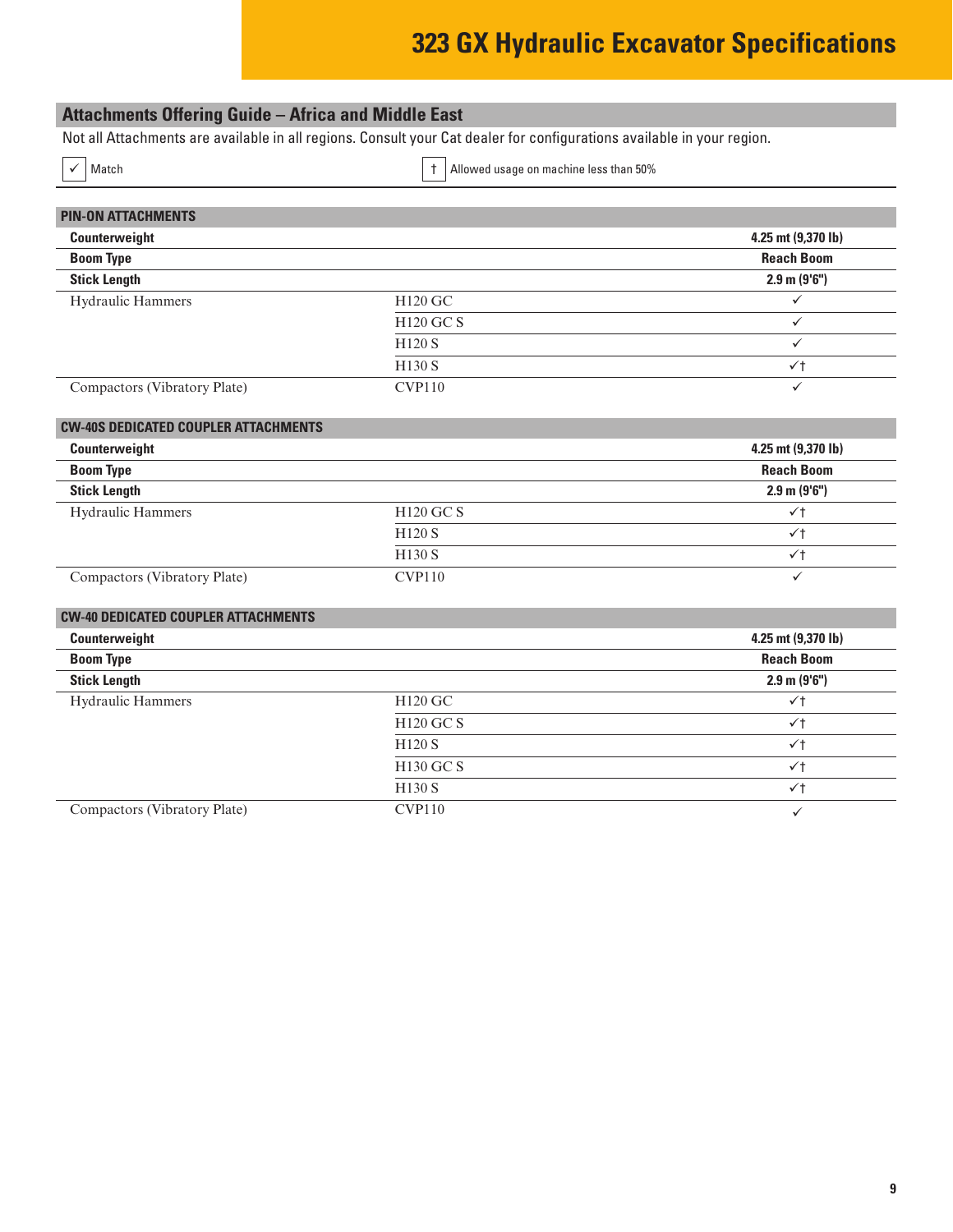# <span id="page-9-0"></span>**323 GX Hydraulic Excavator Specifications**

#### **Attachments Offering Guide – South America** Not all Attachments are available in all regions. Consult your Cat dealer for configurations available in your region.

 $\checkmark$  Match  $\checkmark$  Match  $\checkmark$  Match  $\checkmark$  Music set than 50%

| <b>PIN-ON ATTACHMENTS</b>    |                                |                    |
|------------------------------|--------------------------------|--------------------|
| Counterweight                |                                | 4.25 mt (9,370 lb) |
| <b>Boom Type</b>             |                                | <b>Reach Boom</b>  |
| <b>Stick Length</b>          |                                | $2.9$ m $(9'6'')$  |
| <b>Hydraulic Hammers</b>     | H120 GC                        |                    |
|                              | H <sub>120</sub> GC Side Mount | v                  |
|                              | <b>H120 GC S</b>               |                    |
|                              | H <sub>120</sub> S             |                    |
|                              | H <sub>130</sub> S             | $\checkmark$       |
| Compactors (Vibratory Plate) | <b>CVP110</b>                  |                    |

# **Attachments Offering Guide – Southeast Asia and Indonesia**

Not all Attachments are available in all regions. Consult your Cat dealer for configurations available in your region.

 $\checkmark$  Match  $\checkmark$  Match  $\checkmark$  Match  $\checkmark$  Match  $\checkmark$  Match  $\checkmark$ 

| <b>PIN-ON ATTACHMENTS</b>    |                     |                         |
|------------------------------|---------------------|-------------------------|
| Counterweight                |                     | 4.25 mt (9,370 lb)      |
| <b>Boom Type</b>             |                     | <b>Reach Boom</b>       |
| <b>Stick Length</b>          |                     | $2.9 \text{ m} (9'6'')$ |
| <b>Hydraulic Hammers</b>     | H <sub>120</sub> GC |                         |
|                              | <b>H120 GC S</b>    |                         |
|                              | H <sub>120</sub> S  |                         |
|                              | H <sub>130</sub> S  | $\checkmark$            |
| Compactors (Vibratory Plate) | CVP110              |                         |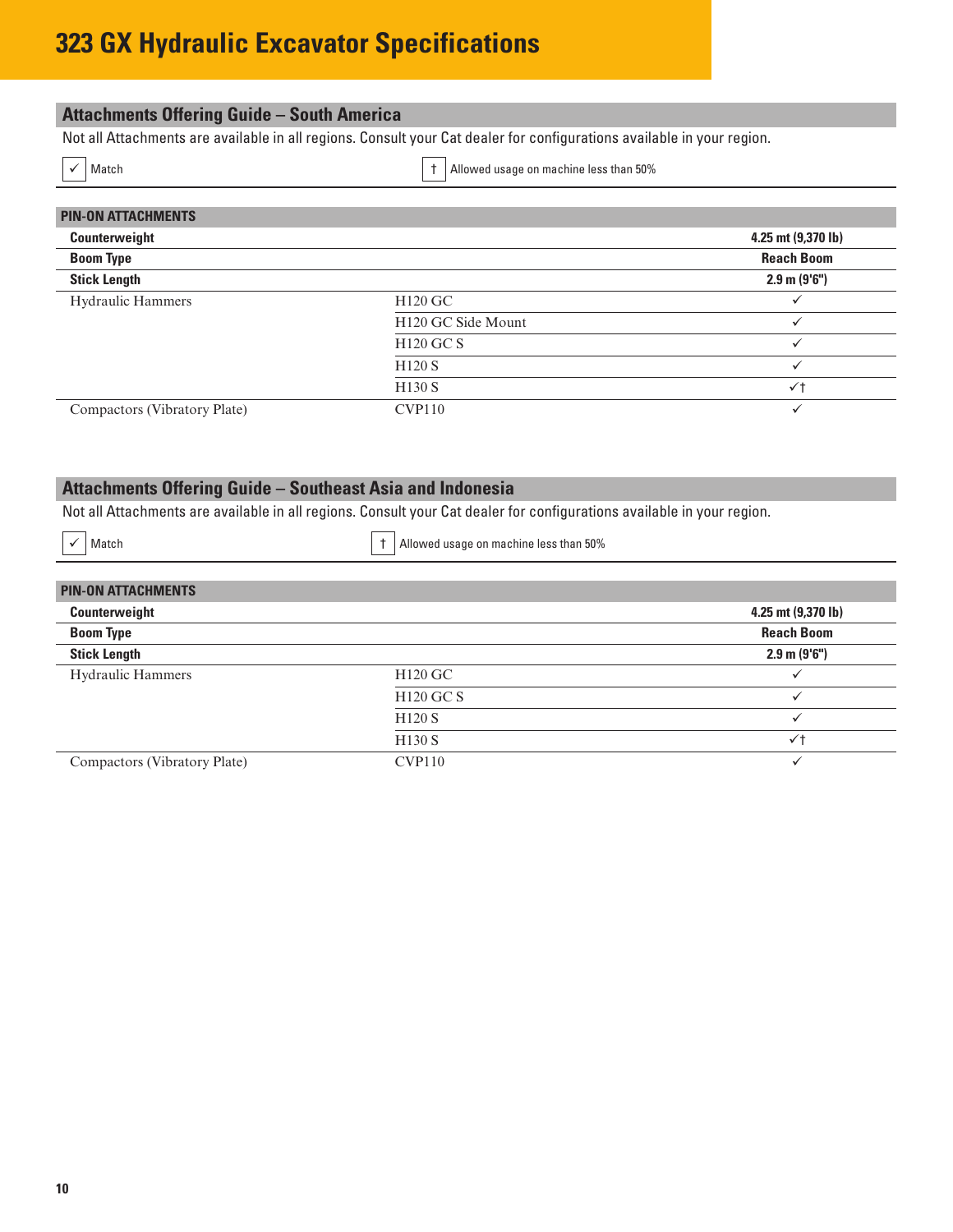## <span id="page-10-0"></span>**Standard and Optional Equipment**

Standard and optional equipment may vary. Consult your Cat dealer for details.

|                                                        | <b>Standard</b> | <b>Optional</b> |                                                            | <b>Standard</b> | <b>Optional</b> |
|--------------------------------------------------------|-----------------|-----------------|------------------------------------------------------------|-----------------|-----------------|
| <b>BOOMS, STICKS AND LINKAGES</b>                      |                 |                 | <b>ENGINE</b>                                              |                 |                 |
| 5.7 m (18'8") Reach boom                               | ✓               |                 | Cat <sup>®</sup> C4.4 double turbo Tier 3 equivalent       | ✓               |                 |
| 2.9 m (9'6") Reach stick                               | ✓               |                 | diesel engine                                              |                 |                 |
| Bucket linkage with lifting eye, B1 type               | $\checkmark$    |                 | Two selectable modes: Power, Smart                         | ✓               |                 |
| <b>CAB</b>                                             |                 |                 | Up to $4500$ m $(14,764$ ft) altitude                      | ✓               |                 |
| Sound suppressed with viscous mounts                   | $\checkmark$    |                 | capability with derate from 3000 m<br>$(9,842 \text{ ft})$ |                 |                 |
| High-resolution 203 mm (8") LCD<br>touchscreen monitor | $\checkmark$    |                 | 52° C (125° F) high-ambient cooling<br>capacity            | ✓               |                 |
| Mechanically adjustable seat                           | ✓               |                 | $-25^{\circ}$ C ( $-13^{\circ}$ F) cold start capability   | $\checkmark$    |                 |
| with headrest                                          |                 |                 | Electric fuel priming pump                                 | $\checkmark$    |                 |
| Automatic bi-level air conditioner                     | $\checkmark$    |                 | Direct drive fan                                           | ✓               |                 |
| Keyless push-to-start engine control                   | ✓               |                 | Two-stage fuel filtration system with                      | ✓               |                 |
| Console with seven-position engine dial                | ✓               |                 | water separator and indicator                              |                 |                 |
| Floor mounted adjustable consoles                      | ✓               |                 | Sealed double element air filter                           | ✓               |                 |
| 1-button joysticks                                     | $\checkmark$    |                 | with pre-cleaner                                           |                 |                 |
| 3-button joysticks                                     |                 | $\checkmark$    | <b>HYDRAULIC SYSTEM</b>                                    |                 |                 |
| AM/FM radio with USB and aux port                      | $\checkmark$    |                 | Electronic main control valve,                             | ✓               |                 |
| 24 V DC outlet                                         | $\checkmark$    |                 | hammer ready                                               | ✓               |                 |
| Cup holder and storage compartments                    | ✓               |                 | Back-to-back electronic pump                               | $\checkmark$    |                 |
| 70/30 tempered glass windshield                        | ✓               |                 | Boom and stick regeneration circuits                       |                 |                 |
| Upper radial wiper with washer                         | ✓               |                 | Automatic hydraulic oil warm up                            | $\checkmark$    |                 |
| Openable steel hatch                                   | ✓               |                 | Automatic two-speed travel                                 | $\checkmark$    |                 |
| Dome light                                             | $\checkmark$    |                 | Hammer lines                                               |                 | ✓               |
| Washable floor mat                                     | ✓               |                 | Hammer return filter <sup>(1)</sup>                        |                 |                 |
| <b>CAT TECHNOLOGY</b>                                  |                 |                 | High performance hydraulic return filter                   | $\checkmark$    |                 |
| Cat Product Link™                                      | $\checkmark$    |                 | <b>SAFETY AND SECURITY</b>                                 |                 |                 |
| <b>ELECTRICAL SYSTEM</b>                               |                 |                 | Anti-skid plating with countersunk bolts                   | $\checkmark$    |                 |
| Two 950 CCA maintenance-free batteries                 | ✓               |                 | FOGS with matching lights                                  |                 | ✓               |
| Electrical disconnect switch                           | ✓               |                 | Handrail and handhold (ISO compliant)                      | $\checkmark$    |                 |
| LED chassis light                                      | ✓               |                 | Lockable external tool/storage box                         | $\checkmark$    |                 |
| LED cab lights                                         |                 | $\checkmark$    | Ground-level secondary engine                              | ✓               |                 |
| Halogen cab light for FOGS                             |                 | ✓               | shutoff switch                                             |                 |                 |
| LED Right-side boom light                              |                 | $\checkmark$    | Signaling/warning horn                                     | ✓               |                 |
| LED Left-side boom light                               | ✓               |                 | Hydraulic lockout lever                                    | ✓               |                 |
|                                                        |                 |                 | Rearview camera                                            |                 | $\checkmark$    |

Travel alarm<sup>(2)</sup>  $\checkmark$ 

(1)Africa, Middle East and South America only (2)Standard South America

*(continued on next page)*